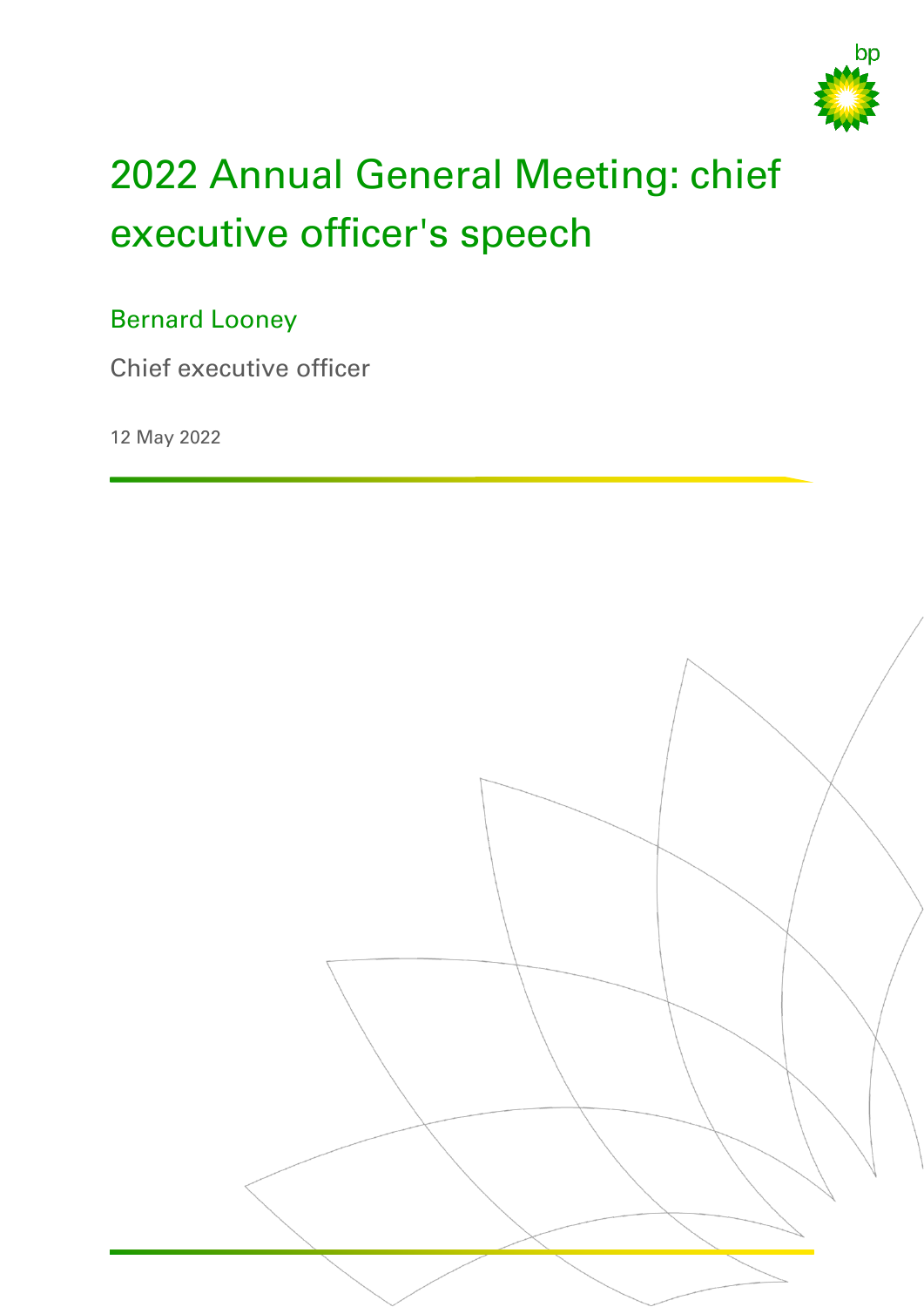#### Welcome

Thank you, Helge

And hello to everyone – online and in the room. This is my first time attending the AGM in person as CEO. And it feels great.

This is one of the most important dates in the bp calendar.

It's when you hear directly from us.

More importantly, it's an opportunity for us to hear directly from you – and to answer your questions as best we can.

This is your company – and we never forget that.

# External environment

These are very difficult times for many people, as Helge has said.

Two years of the pandemic.

Now the heart-rending situation in Ukraine.

And a cost-of-living crunch.

Our main job is to keep delivering the energy the world needs.

Helping to ensure security of supply by providing reliable, affordable and – increasingly over time - cleaner energy.

And as a company, we are also supporting the humanitarian response.

We have remarkable people supporting refugees with the care and kindness and compassion our people are known for.

I want to particularly recognize our colleagues in the region – in Poland, in Hungary – for their amazing response.

As we work through our exit from Russia, our bp colleagues in the country are foremost in our minds. They are brilliant colleagues – And we are doing everything we can to support them.

# Performing while Transforming

We took the decision to exit Russia 96 hours after the invasion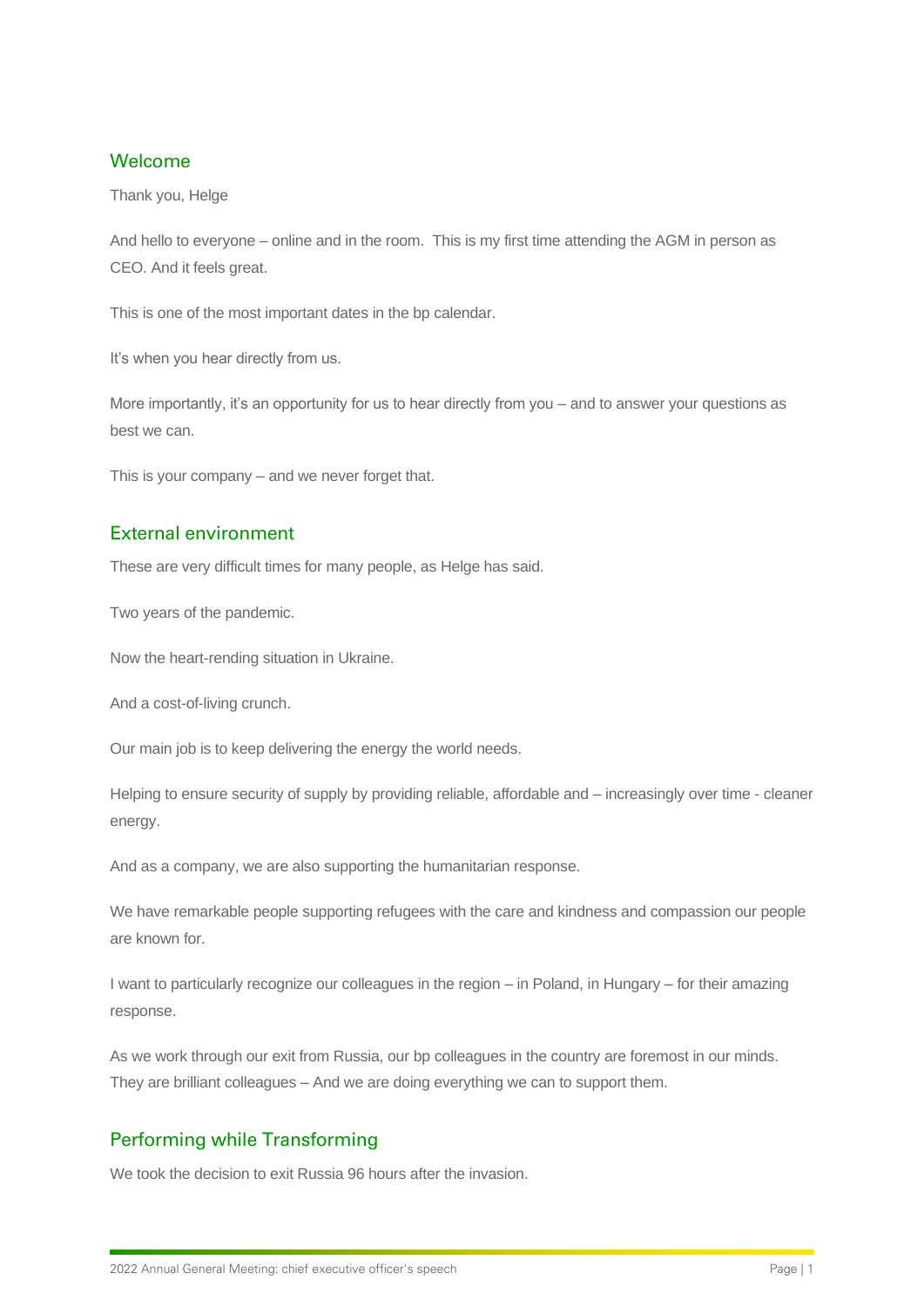We believe it to be the right decision for bp and the right decision for you, our shareholders.

It does come with a financial impact.

Two weeks ago, in our latest financial results, we reported a headline loss for the quarter of \$20.4 billion dollars.

This is attributable to a Russia-related non-cash write-down of around \$25 billion.

I would like to emphasise three important factors in relation to that headline number.

First, our strategy, financial frame and our plans for the dividend and share buybacks are unchanged.

Second, your company is running well – as demonstrated by our performance over the past five quarters.

Third – we are making very good progress on our transformation.

That is true in each of our three core business areas – in hydrocarbons, in convenience and mobility and in low carbon energy.

It is also true around the bp world.

Two weeks ago, we signed our biggest ever deal for LNG, with Korea Gas Corporation, the world's biggest importer of LNG.

On the same day I was in Dusseldorf with the head of Volkswagen, charging the new VW Buzz at a Flexpole charger.

It's the first of 4,000 fast charging points for Germany and the UK that our two companies are going to roll out together.

# UK story

And here in the UK, in bp's home, our plan for reliable, affordable clean energy is more advanced perhaps than anywhere.

We're investing in lower emissions production of oil and gas in the North Sea.

We're investing in wind turbines in the Irish Sea and off the east coast of Scotland – enough to power over six million British homes every year.

We're investing in hydrogen and what we hope will be the world's first commercially viable gas-fired power station where the emissions are captured and stored safely away.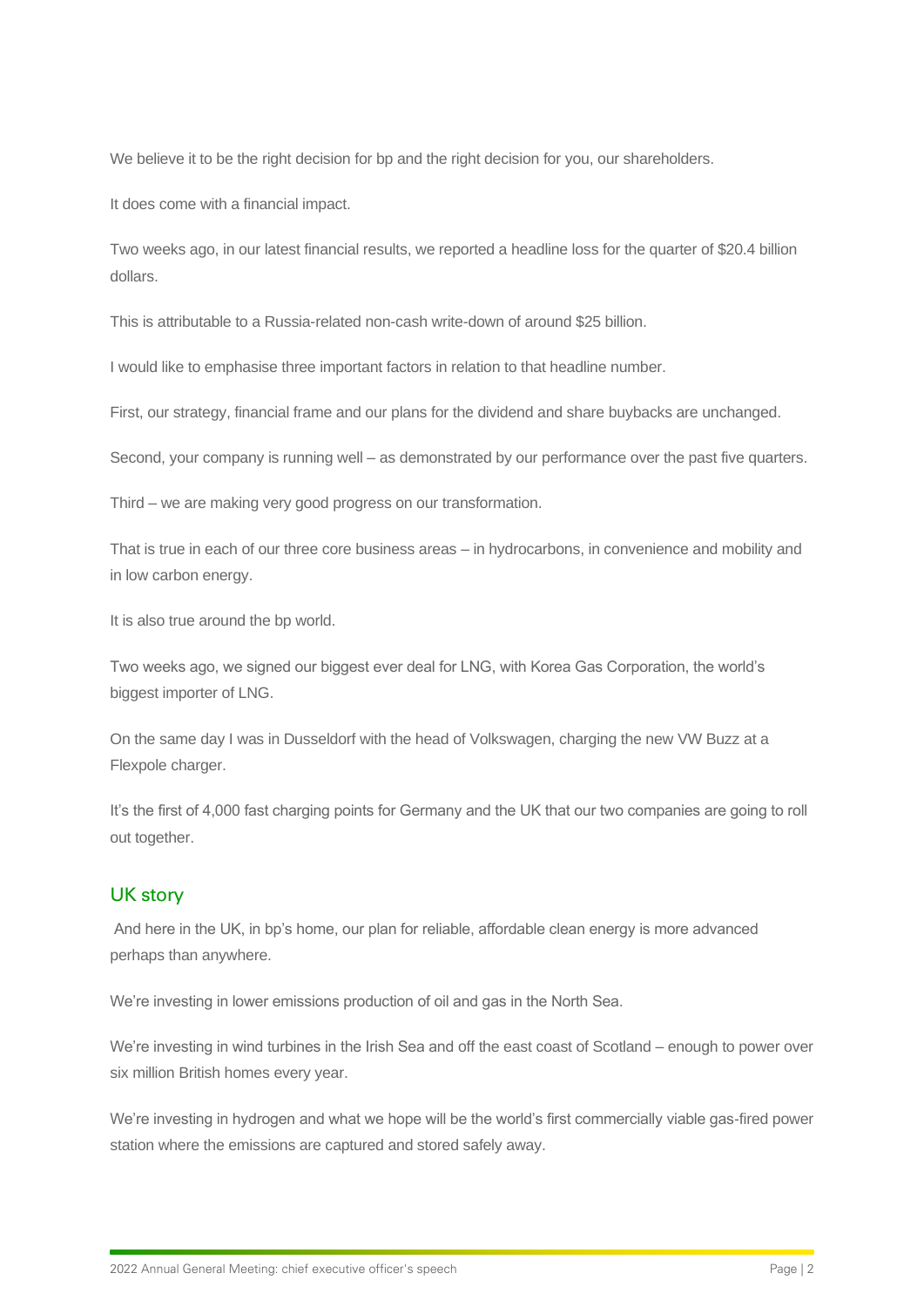We're investing in our brilliant nationwide fuels and convenience network – that's the one where you can find an M&S food store right on your doorstep.

And we're investing £1 billion in our bp Pulse charging network – to help accelerate the shift to electric vehicles.

Our aim is to put fast chargers in all the places where EV drivers want and need them – with great shopping and great coffee.

Altogether, we're looking to invest up to £18 billion in the UK through to the end of 2030.

Delivering the energy the UK needs today, while at the same time, accelerating the transition to cleaner energy for the future.

And supporting new industries, new jobs and new skills in the process.

To summarise, we're backing Britain.

#### Windfall taxes

And with that, let me take a moment to say a few words on energy taxes – a topic on many of your minds.

First – with higher oil prices and profits – we rightly pay higher taxes. Here in the UK, we expect our tax bill to rise 4 to 5 times this year – to well over £1bn. This will be mostly from the North Sea, which is already taxed at 40% – which is 20% higher than standard corporation taxes.

Second – people have asked if we are increasing investment in the UK. The answer to that is simply yes. We used to spend roughly 10-15% of our capital in Britain. We expect to increase that to 15-20% this decade – adding up to around £18bn. All of it is focused on improving energy security in Britain, and the majority of it is focused on accelerating the energy transition.

Third – people ask, what are we doing with the profits we make in the North Sea? The short answer is we're reinvesting all of them. This decade – with our current plans – we expect to reinvest every £1 we make – and hopefully more. This, of course, is just the capital we are investing – we are likely to be spending just as much again running our day-to-day operations.

So, what's our view on windfall taxes? A stable and competitive fiscal environment is an important element in any investment decision – and that is what we have in Britain today. By definition, windfall taxes are unpredictable – and so would challenge investment in home-grown energy. We know that from past experience for the whole of the North Sea sector and supply chain.

In summary, we are backing Britain.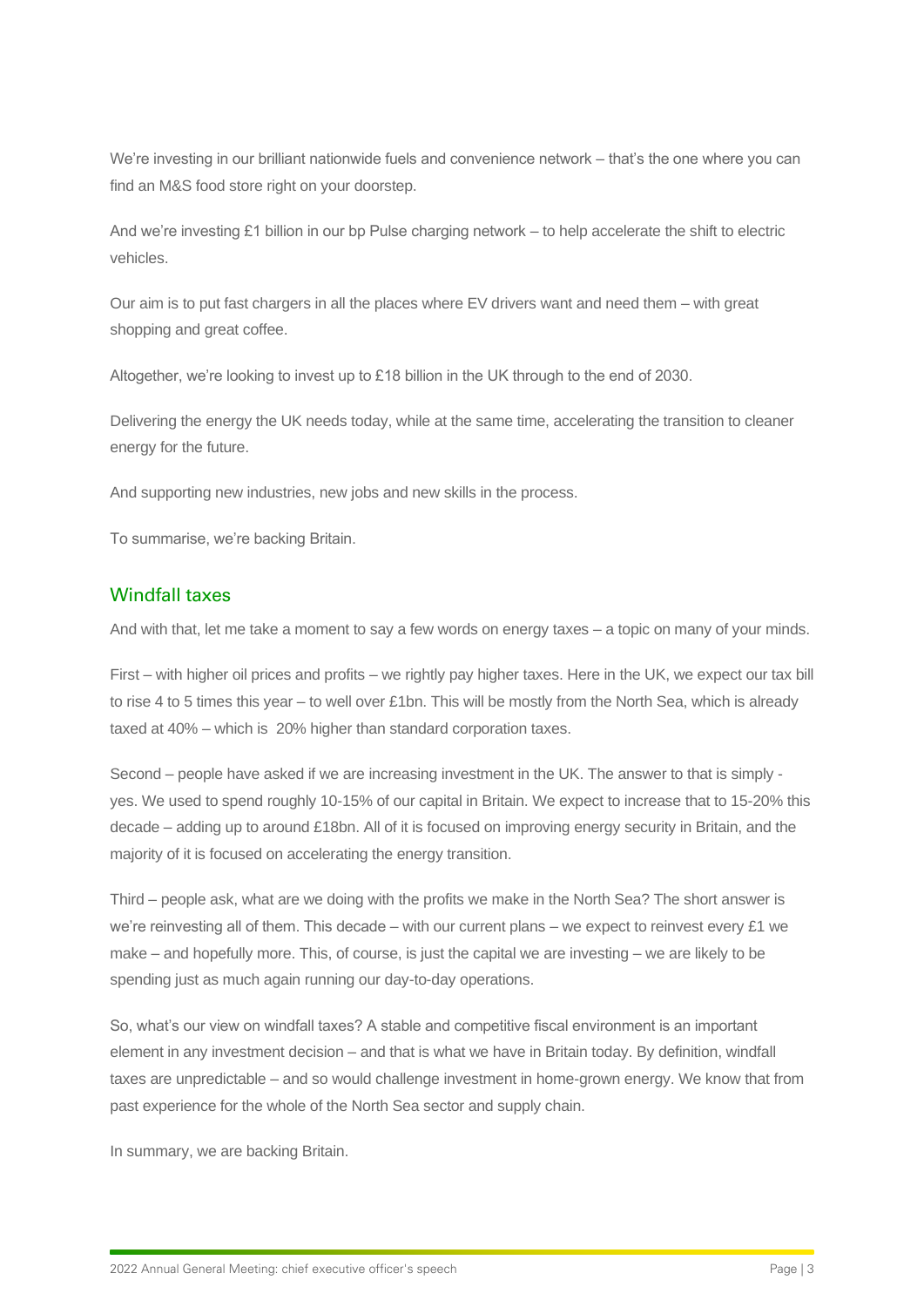We're backing Britain because it has been our home for over 100 years.

We're backing Britain in what are difficult times for the country. This is exactly why I said our £18bn plans are not somehow contingent on whether or not there is a windfall tax.

We're also backing Britain because it is a great place to invest your money. We would love to invest even more – – and one of the key foundations of any such decisions will be a stable fiscal environment.

## Strategy is working

Looking globally, by 2025 we expect more than 40% of our capital to be in non-hydrocarbon businesses – what we call our 5 transition growth businesses: bioenergy, EV charging, convenience, renewables and hydrogen.

By 2030 we expect that to rise to around 50%.

We want to be investing in actions that will help us deliver our net zero ambition.

We are now – uniquely, we believe – the only major oil and gas company aiming to be net zero across our operations, production and the products we physically trade and sell.

Helge mentioned our Net Zero Ambition report.

This includes a lot of detailed information about our ambition, our targets and our progress.

Like Helge, I recommend voting for Resolution 3 – and against Resolution 24, which would delay and disrupt our progress.

## Conclusion - Focused on delivery

This is your company – we can only do this with your continued support.

Thank you for sticking with us through a period of profound challenge and change.

In 2020, we set a new direction for bp.

That is now done.

In 2021, we reorganized the company to make it more agile and fit for the future.

That is also done.

Now, we are fully focused on delivery.

On delivering the oil and gas the world needs today.